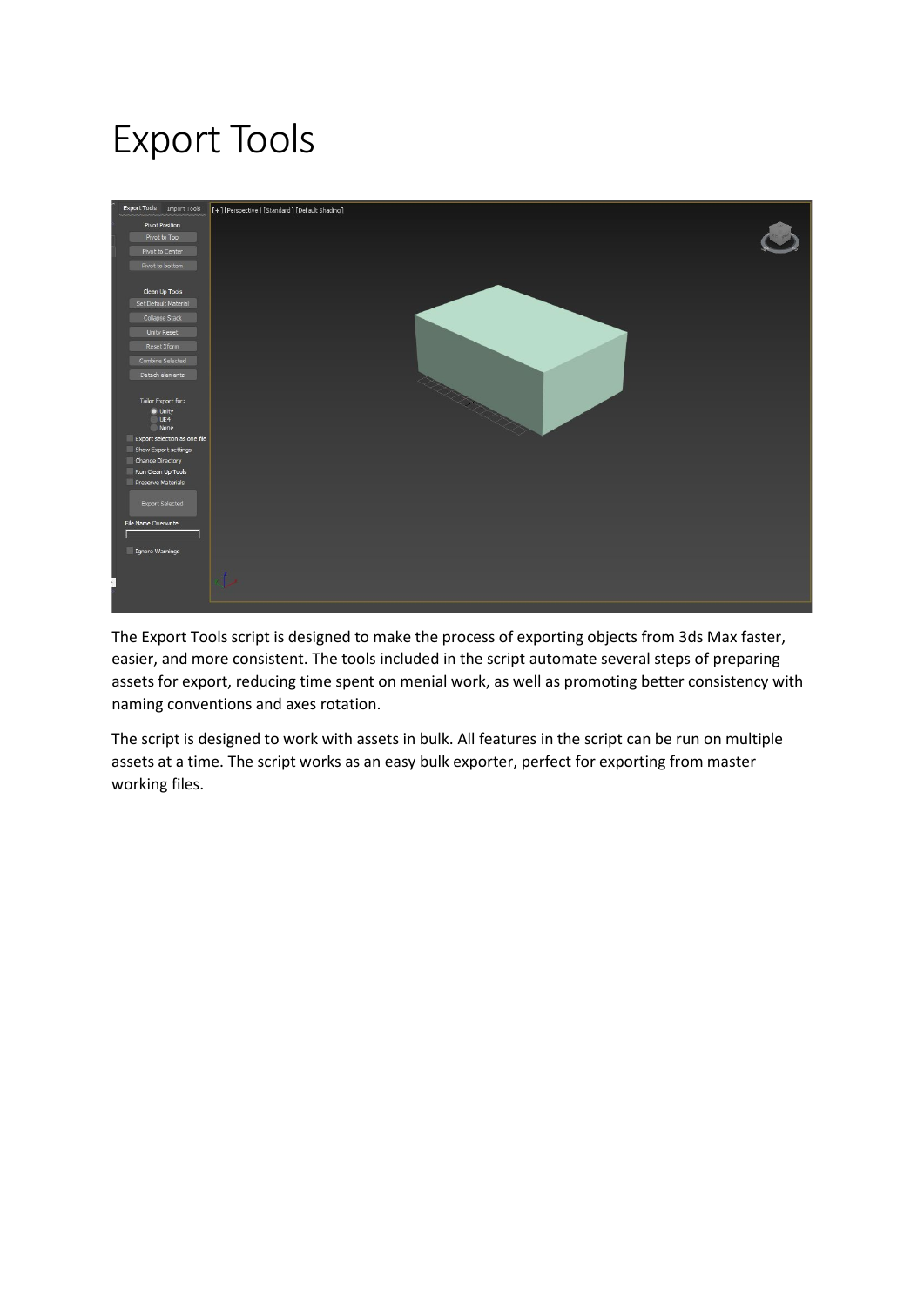To the run the script, select *Run Script* from the scripting menu and choose the *ExportTools.ms* file you downloaded from Dropbox.

| omize   | Scripting          | Content                       | Substance                                 | Civil View | Arnold |          | Help                                                        |  |      |  |
|---------|--------------------|-------------------------------|-------------------------------------------|------------|--------|----------|-------------------------------------------------------------|--|------|--|
|         |                    |                               | Install Max Creation Graph (.mcg) Package |            |        |          | 目目 田で エ ジ ゃあ B                                              |  |      |  |
|         |                    | New Max Creation Graph        |                                           |            |        |          |                                                             |  |      |  |
|         |                    | Open Max Creation Graph       |                                           |            |        |          |                                                             |  |      |  |
|         |                    | Max Creation Graph Editor     |                                           |            |        |          |                                                             |  |      |  |
|         |                    | Create MCG Geometry           |                                           |            |        |          |                                                             |  |      |  |
|         |                    | Create and Apply MCG Modifier |                                           |            |        |          |                                                             |  |      |  |
| hading] |                    | Create Compound From Mesh     |                                           |            |        |          |                                                             |  |      |  |
|         | New Script         |                               |                                           |            |        |          |                                                             |  |      |  |
|         | Open Script        |                               |                                           |            |        |          |                                                             |  |      |  |
|         | Run Script         |                               |                                           |            |        |          | <b>Run Script</b>                                           |  |      |  |
|         |                    | MAXScript Listener            |                                           | F11        |        | execute. | Opens a file open dialog for choosing an existing script to |  |      |  |
|         | v MAXScript Editor |                               |                                           |            |        |          |                                                             |  | More |  |
|         | Macro Recorder     |                               |                                           |            |        |          |                                                             |  |      |  |
|         |                    | Visual MAXScript Editor       |                                           |            |        |          |                                                             |  |      |  |
|         | Debugger Dialog    |                               |                                           |            |        |          |                                                             |  |      |  |
|         | MAXScript Help     |                               |                                           |            |        |          |                                                             |  |      |  |
|         | Python Help        |                               |                                           |            |        |          |                                                             |  |      |  |
|         |                    |                               |                                           |            |        |          |                                                             |  |      |  |
|         |                    |                               |                                           |            |        |          |                                                             |  |      |  |

Alternatively, the script can be added to the following folder, allowing it to run automatically every time 3ds Max is loaded:

#### *Program Files\Autodesk\3ds Max 2022\ 3ds Max 2022\scripts\Startup*

Adding a file to this location will require admin permission, but it will only need to be done once.

By default, the Export tools script is docked on the left-hand side of the screen. It can be undocked and docked elsewhere.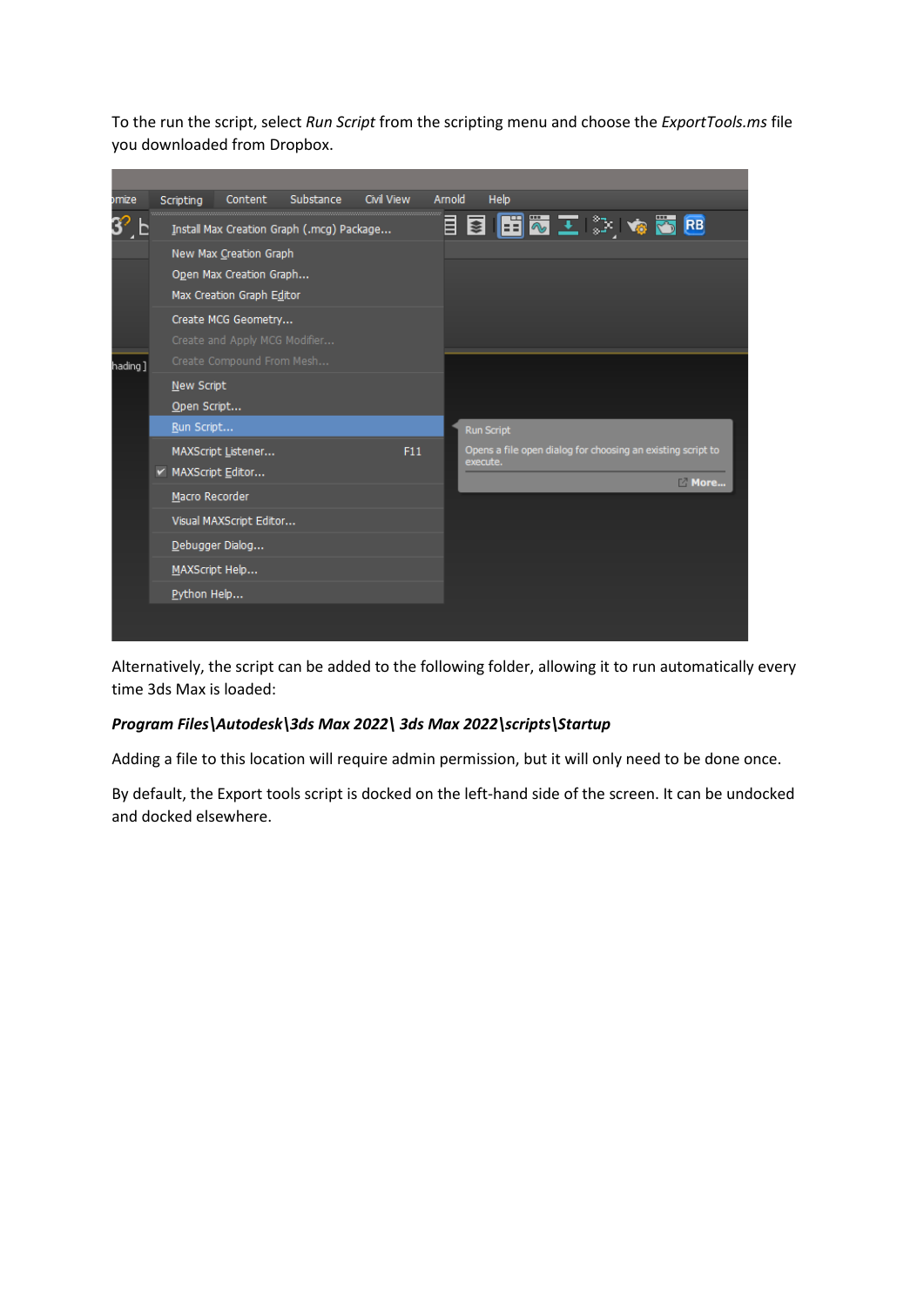| w | Export Tools<br><b>Import Tools</b> |
|---|-------------------------------------|
|   |                                     |
|   | <b>Pivot Position</b>               |
|   | Pivot to Top                        |
|   | <b>Pivot to Center</b>              |
|   | Pivot to bottom                     |
|   |                                     |
|   | Clean Up Tools                      |
|   | Set Default Material                |
|   | Collapse Stack                      |
|   | <b>Unity Reset</b>                  |
|   | <b>Reset Xform</b>                  |
|   | Combine Selected                    |
|   | Detach elements                     |
|   |                                     |
|   | Tailor Export for:                  |
|   | Unity                               |
|   | UE <sub>4</sub>                     |
|   | None                                |
|   | Export selection as one file<br>e.  |
|   | Show Export settings                |
|   | Change Directory                    |
|   | Run Clean Up Tools                  |
|   | <b>Preserve Materials</b>           |
|   |                                     |
|   | <b>Export Selected</b>              |
|   | <b>File Name Overwrite</b>          |
|   |                                     |
|   | <b>Ignore Warnings</b>              |
|   |                                     |
|   |                                     |
|   |                                     |
|   |                                     |

*Figure 1 The Export Tools dialog*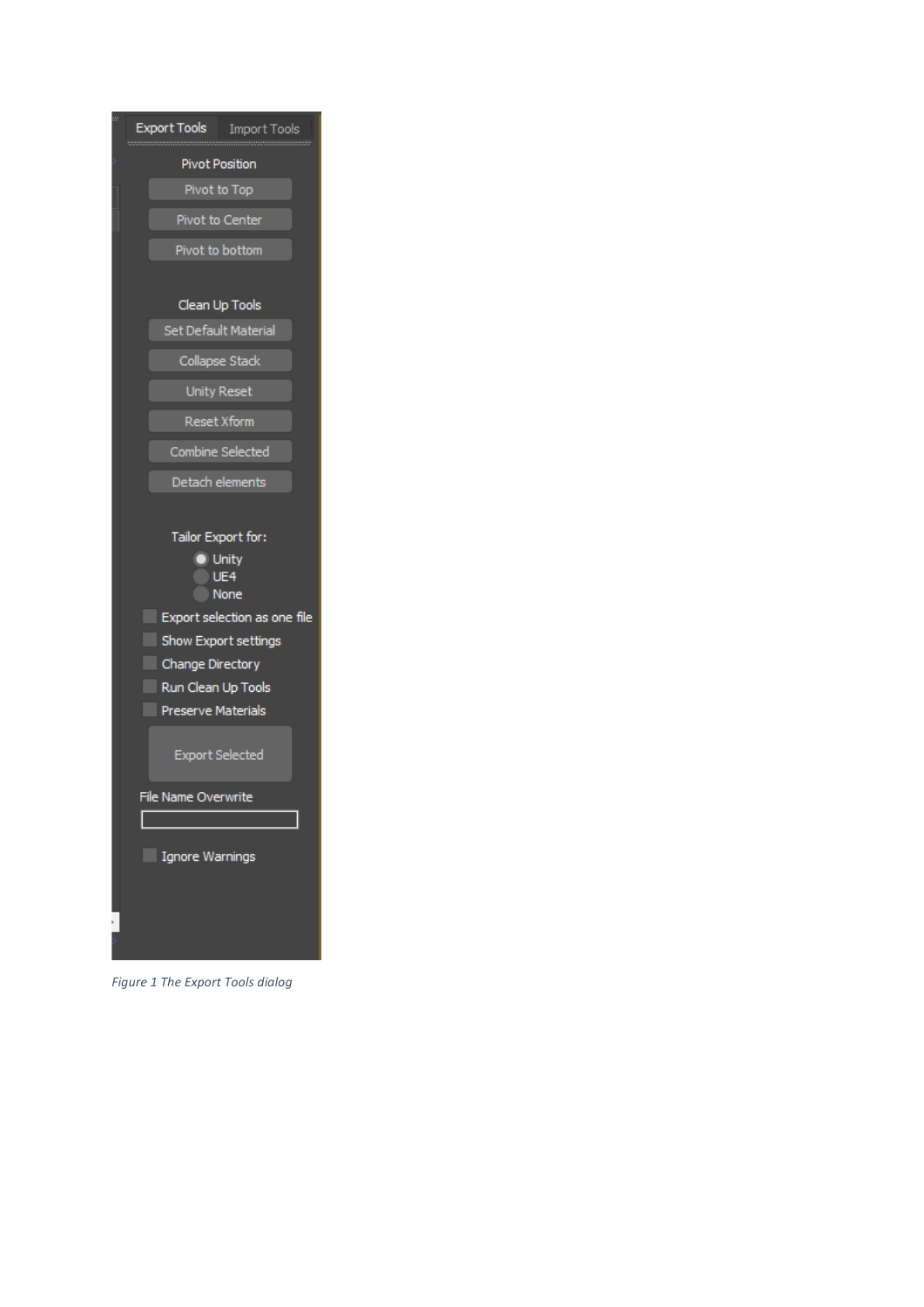## Contents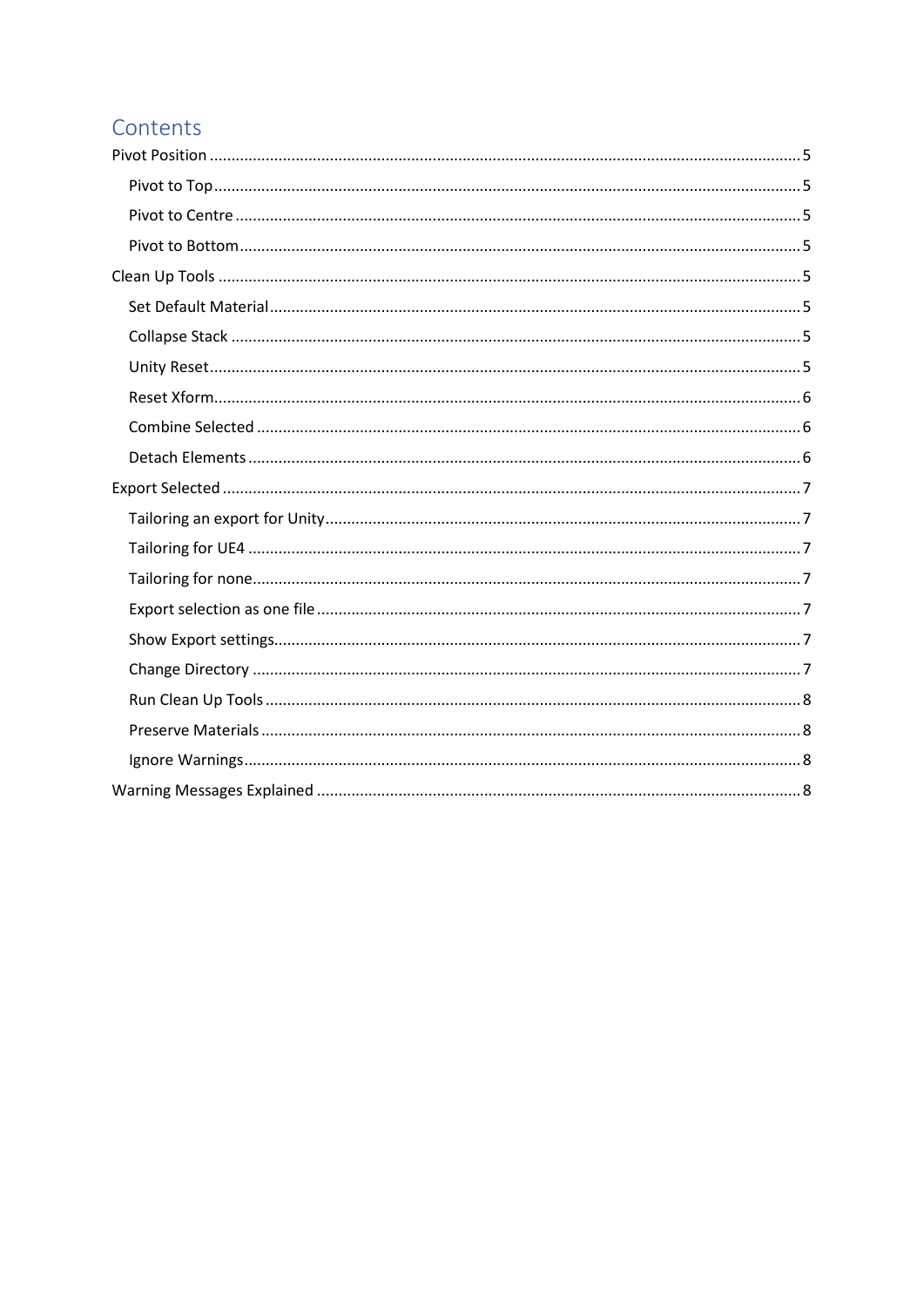#### <span id="page-4-0"></span>Pivot Position



<span id="page-4-1"></span>Pivot to Top – This moves the pivot position to the top centre for each of the selected objects, and moves the objects to 0,0,0 in the scene. The pivot position will be in line with the vertex highest up on the Z axis.

<span id="page-4-2"></span>Pivot to Centre – The pivot position is moved to the centre of each selected object, and the objects are moved to 0,0,0 in the scene.

<span id="page-4-3"></span>Pivot to Bottom – The pivot position is moved to the bottom centre of each of the selected objects, and the objects are moved to 0,0,0 in the scene. The pivot position will be in line with the lowest vertex on the Z axis.

#### <span id="page-4-4"></span>Clean Up Tools



The clean up tools are designed to make preparing assets for exporting faster and help with consistency.

<span id="page-4-5"></span>Set Default Material – This will overwrite the materials of the selected object with a Standard (legacy) material. The material is set to a default mid grey and named *[the object name]\_MAT*

<span id="page-4-6"></span>Collapse Stack – This collapses the modifier stack of the selected objects and sets them to Edit\_Poly.

<span id="page-4-7"></span>Unity Reset – This resets the position and rotation of the selected objects to be correct for importing into Unity. Visually, in 3ds Max, the objects will not change position or rotation, but their xform will have been reset and the rotation axes will be: *x +90, y 0, z 0*.

This tool will display a warning message when pressed, warning you that the xform will be reset during this process, unless *Ignore Warnings* is checked.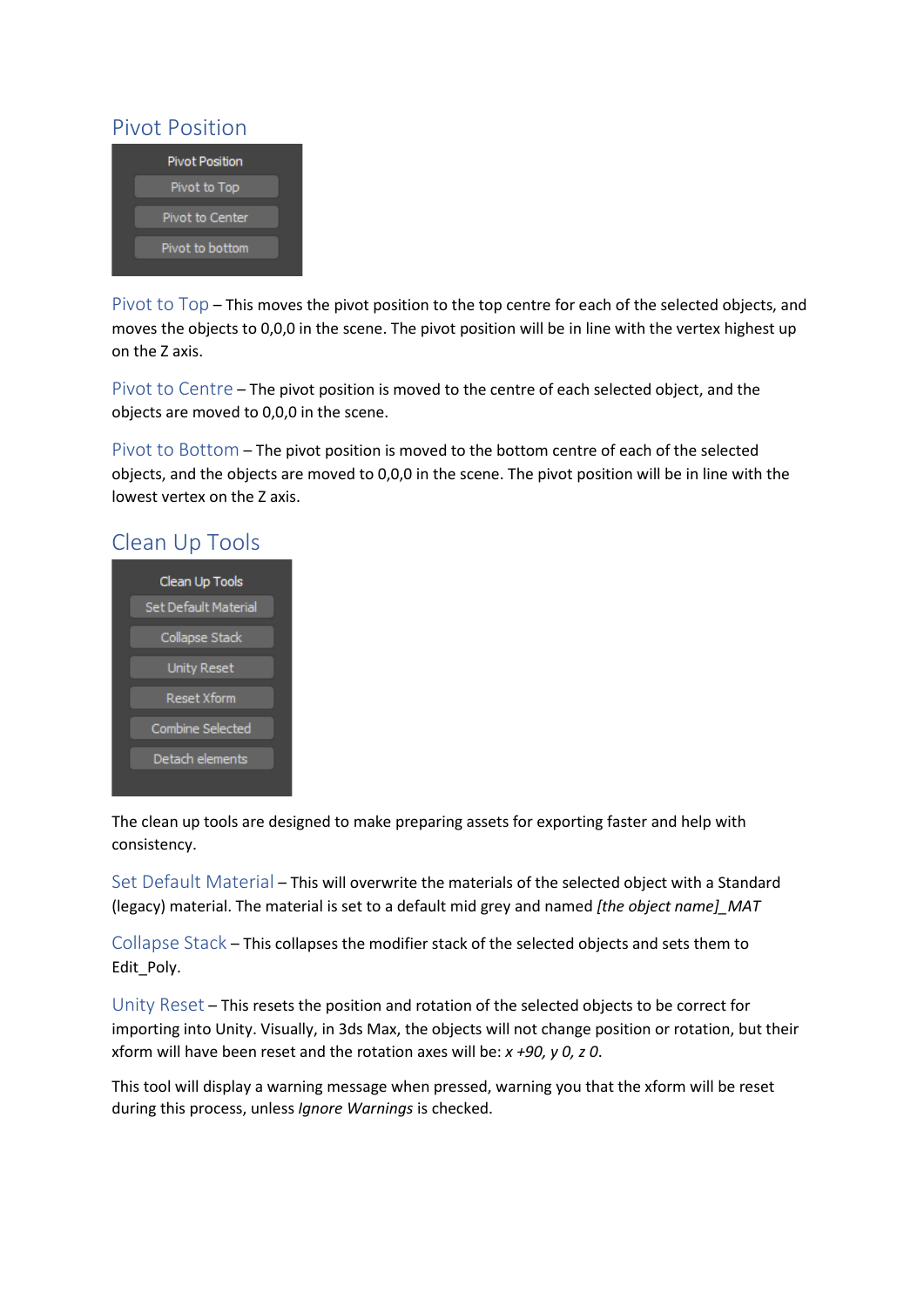<span id="page-5-0"></span>Reset Xform – This resets the Xform of the selected objects. The modifier stack is collapsed afterwards. This tool will display a warning message when pressed, warning you that the xform will be reset during this process, unless *Ignore Warnings* is checked.

<span id="page-5-1"></span>Combine Selected – This combines the selected objects into a single object.

<span id="page-5-2"></span>Detach Elements – This runs the detach elements script, written by Anubis and taken from Scriptspot.



Detach elements allows you to quickly separate a single object into its individual elements.

*Keep Source Objects* will keep the original object as well as its elements. *Enable Undo* will make the detach operation undoable in the undo stack. *Convert to Mesh* will convert the newly made elements to Edit\_Mesh. *Group by Source* will group all the elements together. *Center Pivot* will centre the pivot for each element.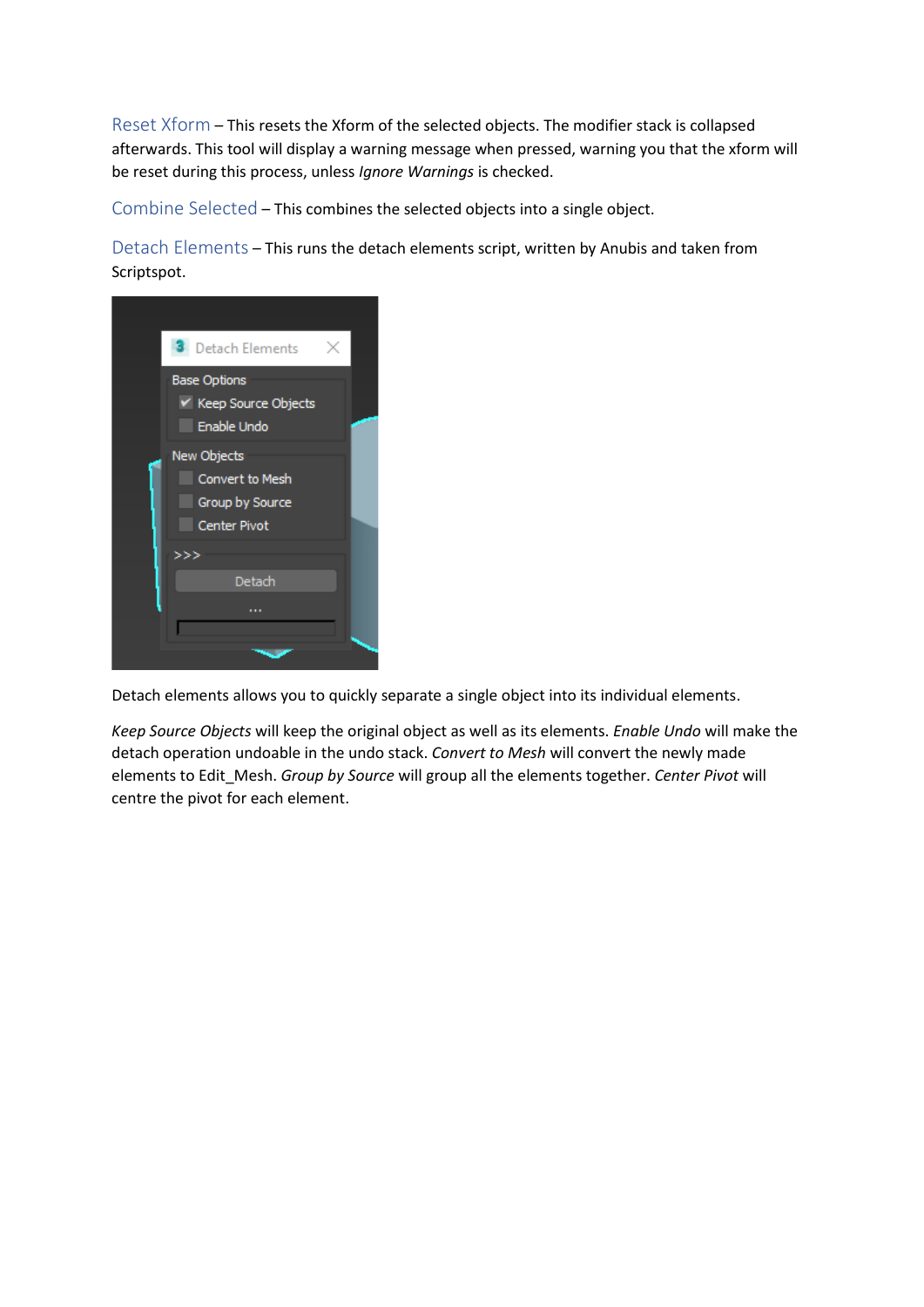# <span id="page-6-0"></span>Export Selected



By default, exported files will be tailored for Unity, but exports can be tailored for UE4 or no specific engine. Unless *Export selection as one file* is toggled on, all selected objects will be exported into individual FBX files, one per object, named after the object name in 3ds Max.

<span id="page-6-1"></span>Tailoring an export for Unity will mean *Unity Reset* will be run before exporting files. This will display a warning message, unless *ignore warnings* is turned on as it will involve resetting xform.

<span id="page-6-2"></span>Tailoring for UE4 will add the prefix *SM\_* (static mesh) to exported files. Position and rotation of objects will be untouched as UE4 uses the same axes as 3ds Max.

<span id="page-6-3"></span>Tailoring for none will not change position/rotations or change names.

<span id="page-6-4"></span>Export selection as one file – Checking this box will export all selected objects into a single .FBX file, instead of creating one file per object. Toggling this option on will also make the *File Name Overwrite* input box active – this will allow you to input a name for the .FBX file. If no name is inputted, the file name will be called the name of the first object selected.

<span id="page-6-5"></span>Show Export settings – Checking this option will mean the regular FBX Export dialog box is displayed when clicking *Export Selected*. By default, this dialog is hidden, and previous settings are used. Note that the dialog will only appear at the start of the export queue, so changed settings will apply to all selected objects being exported.

<span id="page-6-6"></span>Change Directory – Checking this will allow you to change the export directory next time you export an object. By default, you will not be asked to select a new directory if you have set one in a previous export since loading 3ds Max – toggling *change directory* is the only way to change the export directory.

Note that you will only be prompted to select a new directory once at the start of the export queue. All objects in the queue will be exported into the same directory.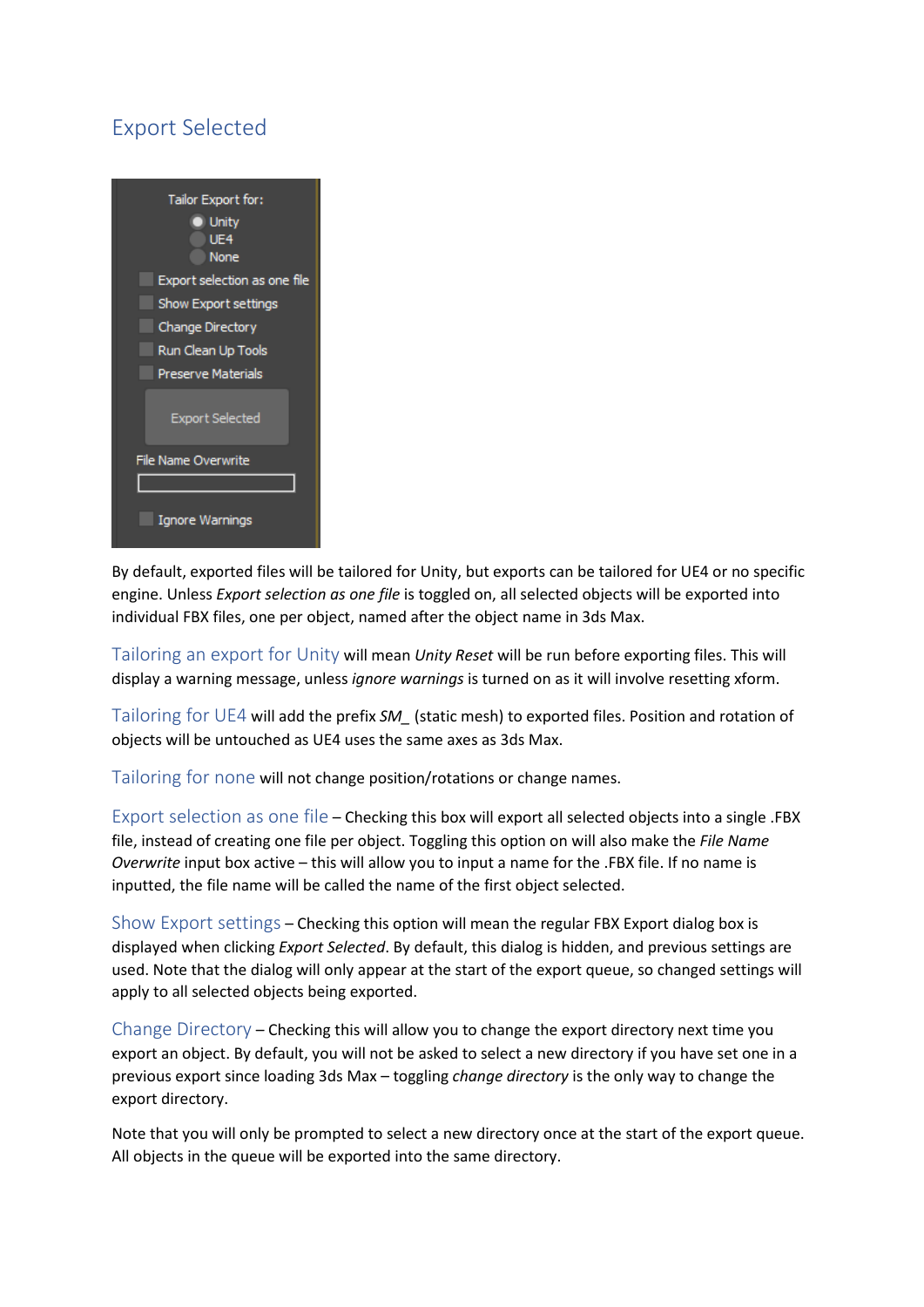<span id="page-7-0"></span>Run Clean Up Tools – This is a quick way to export basic objects without using any of the *Clean Up Tools* buttons. Toggling this on will move objects to 0,0,0 (but will not change the pivot positions), set a default standard material, reset the xform and collapse the modifier stack. If *Export selection as one file* is ticked, objects will not be moved to 0,0,0.

Toggling this on will display a warning message telling you that this function includes resetting xform, unless *Ignore Warnings* is turned on.

<span id="page-7-1"></span>Preserve Materials – Checking this on will allow you to use *Run Clean Up Tools* while preserving your set materials. As mentioned, *Run Clean Up Tools* will overwrite materials with a default material if this is unchecked.

<span id="page-7-2"></span>Ignore Warnings – This is a toggle to turn the warning messages on or off. By default, warning messages will be displayed, but checking this box will turn them off.

### <span id="page-7-3"></span>Warning Messages Explained

Several features of the Export Tools script involve resetting Xform of objects. Whenever this is part of a feature, a warning message similar to the one below is displayed.



This warning message tells you that resetting Xform of certain objects – those that have parents with parents – can have undesired affects, namely rotation issues.



Resetting Xform of single level objects should never cause issues.

Resetting Xform of parent and child objects should also not cause issues if both the parent and child are being reset together, or only the child object is being reset. Resetting the parent object only will likely cause rotational issues for any children.